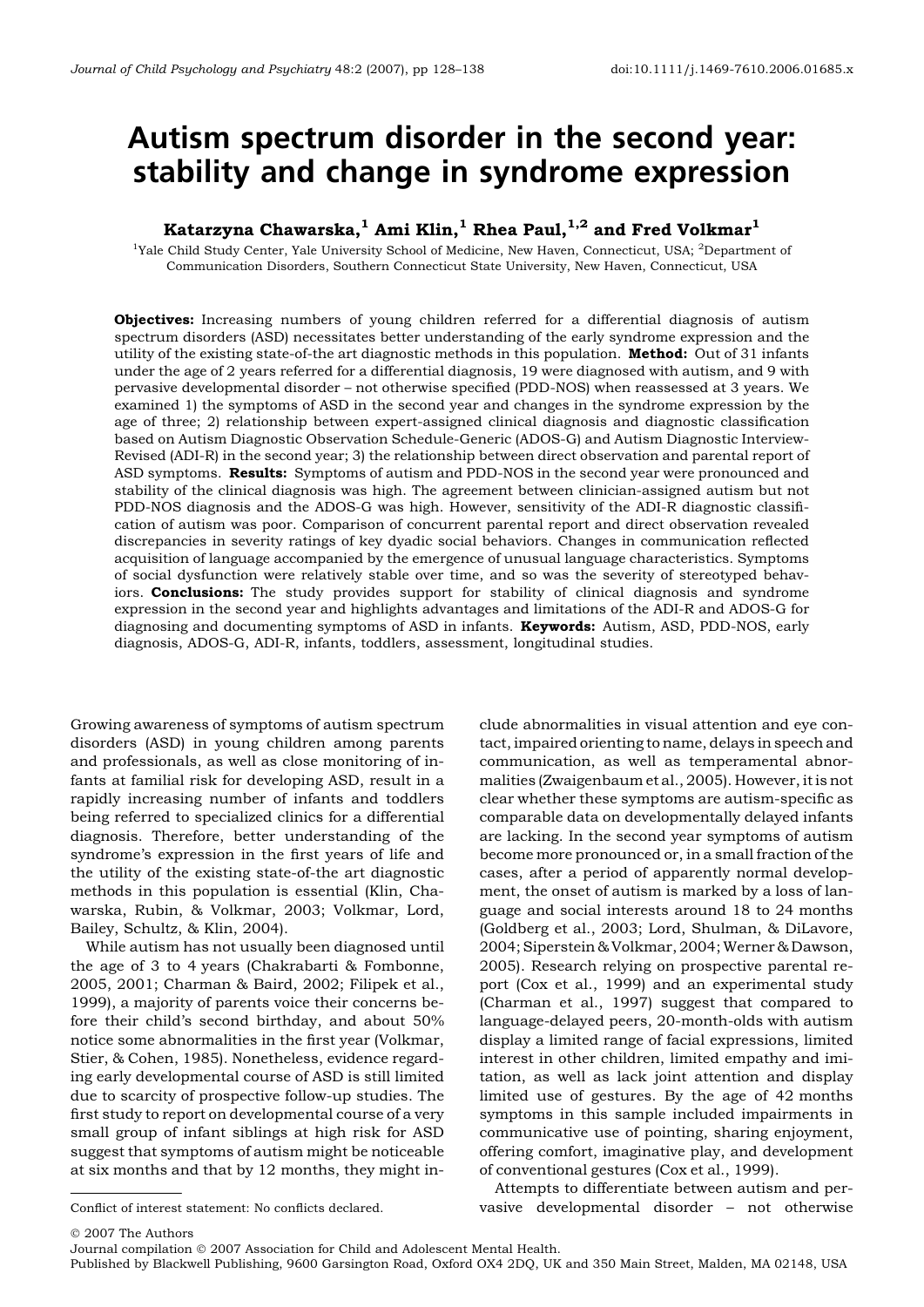While the utility of the ADOS-G and ADI-R for

specified (PDD-NOS) in young children led to mixed results. For instance, in the Cox et al. (1999) study a majority of cases diagnosed with atypical autism at the age of 3.5 years had received a non-ASD diagnosis at 20 months. In other studies, a majority of PDD-NOS toddlers met full criteria for autism at follow-up (Eaves & Ho, 2004; Stone et al., 1999). At present it is not clear whether the limited diagnostic stability of atypical autism category is due primarily to the diagnostic ambiguity of this category, lower stability of symptoms, or possibly differences in amenability to treatment (Cox et al., 1999; Eaves & Ho, 2004; Stone et al., 1999; Walker et al., 2004; Volkmar et al., 1994).

Direct comparisons between studies reporting on symptoms of autism and PDD-NOS in the second year and their changes over time are difficult due to differences in sample ascertainment (employment of primary population screeners, high-risk, or clinic referred samples), type of measures used to document symptoms (parent report versus direct standardized observation), and composition of control groups (e.g., language delay versus developmental delay or typical controls). Thus, despite the current advances, the developmental course of autism and PDD-NOS in the first years of life remains to be mapped and elucidated in its entirety.

Amongst the growing number of instruments used for diagnosing and documenting autistic symptoms, two are of particular interest due to the extent of their research and clinical applications: the Autism Diagnostic Interview – Revised (ADI-R; Rutter, Le Couteur, & Lord, 2003) and the Autism Diagnostic Observation Schedule – Generic (ADOS-G; Lord, Rutter, DiLavore, & Risi, 2000b). The ADOS-G is a direct assessment procedure composed of naturalistic presses aimed at eliciting spontaneous social and communicative behaviors. Behaviors are coded in the areas of Communication (ADOS-C), Social Reciprocal Interaction (ADOS-SRI), Play (ADOS-P), and Stereotyped Behaviors and Restricted Interests (ADOS-SB). The ADOS-G provides a DSM-IV based algorithm for the diagnosis of autism, ASD (including PDD-NOS), and non-ASD. The ADI-R is an investigator-based parent interview designed to elicit information needed for documenting delays and abnormalities in Communication (ADI-C), Social Reciprocal Interaction (ADI-SRI), and Restricted, Repetitive, and Stereotyped Patterns of Behaviors (ADI-SB) in individuals with a developmental level of at least 2 years, 0 months. The diagnostic algorithms focus on a full developmental history and provide cutoff points for diagnostic classification of autism but not PDD-NOS in children between 2 and 4 years, and over 4 years. The diagnostic classification outcomes based on the ADOS-G and ADI-R are distinct from a clinical diagnosis and in cases where there is a disagreement between clinical diagnosis and the instrument-based classification outcome, standard practice dictates that clinician-assigned diagnosis takes priority (Lord et al., 2000a; Rutter et al., 2003).

diagnostic purposes and documenting symptoms in preschool children is well established (Lord et al., 2000a, 2000b, 1994), their diagnostic validity may be limited in children with a mental age level below 2 years because early symptoms might be subtle and non-specific (Lord & Risi, 2000; Rutter et al., 2003). Moreover, the ADI-R tends to over-diagnose nonverbal children with mental ages below 18 months who lack the cognitive skills necessary for development of social and communicative behaviors and underdiagnose more verbal and higher-functioning children (Lord, 1995; Lord, Storoschuk, Rutter, & Pickles, 1993). Only 50% of 20-month-old children with autism were classified in congruence with clinical diagnosis based on the standard ADI-R criteria (Cox et al., 1999). Lowering a cut-off point in the ADI-SB domain resulted in increased sensitivity of the ADI-R, but reduced specificity. To date there have been no reports on the ADOS score profiles or on the efficacy of the diagnostic classification in children with mental age (MA) below 24 months. Considering documented limitations of the current

diagnostic instruments and the absence of biological markers of autism, clinician-assigned diagnosis remains the gold standard, particularly in young children (Charman & Baird, 2002; Eaves & Ho, 2004; Klin, Lang, Cicchetti, & Volkmar, 2000, Klin et al., 2003; Lord & Risi, 2000; Stone et al., 1999). Stability of the clinical diagnosis of autism assigned toward the end of the second year is very good, with 75% of cases retaining the diagnosis at 3 and the remaining 25% receiving another PDD diagnosis (Cox et al., 1999). Similar rates have been reported in 2- and 3 year-olds (Charman et al., 2005; Eaves & Ho, 2004; Gillberg et al., 1990; Lord, 1995; Stone et al., 1999). Stability of PDD-NOS diagnosis in 2-year-olds appears to be more problematic (Cox et al., 1999; Eaves & Ho, 2004; Stone et al., 1999).

Present study. We report data on a group of infants between 14 and 25 months of age referred to a specialized clinic for a comprehensive multidisciplinary assessment. The infants were diagnosed with autism or PDD-NOS and their diagnosis was clarified at the age of 3 years. We examined: 1) the clinical presentation of autism and PDD-NOS in the second year of life and changes in the syndrome expression in a 1- to 2-year period; 2) the relationship between the ADOS-G and ADI-R diagnostic classification and clinical diagnosis; 3) the relationship between direct observation and parental report of symptoms under the age of 2 years.

#### Methods

#### **Participants**

Thirty-one children aged 14 to 25 months, selected from amongst consecutive referrals for their young age, were evaluated for a differential diagnosis of ASD at a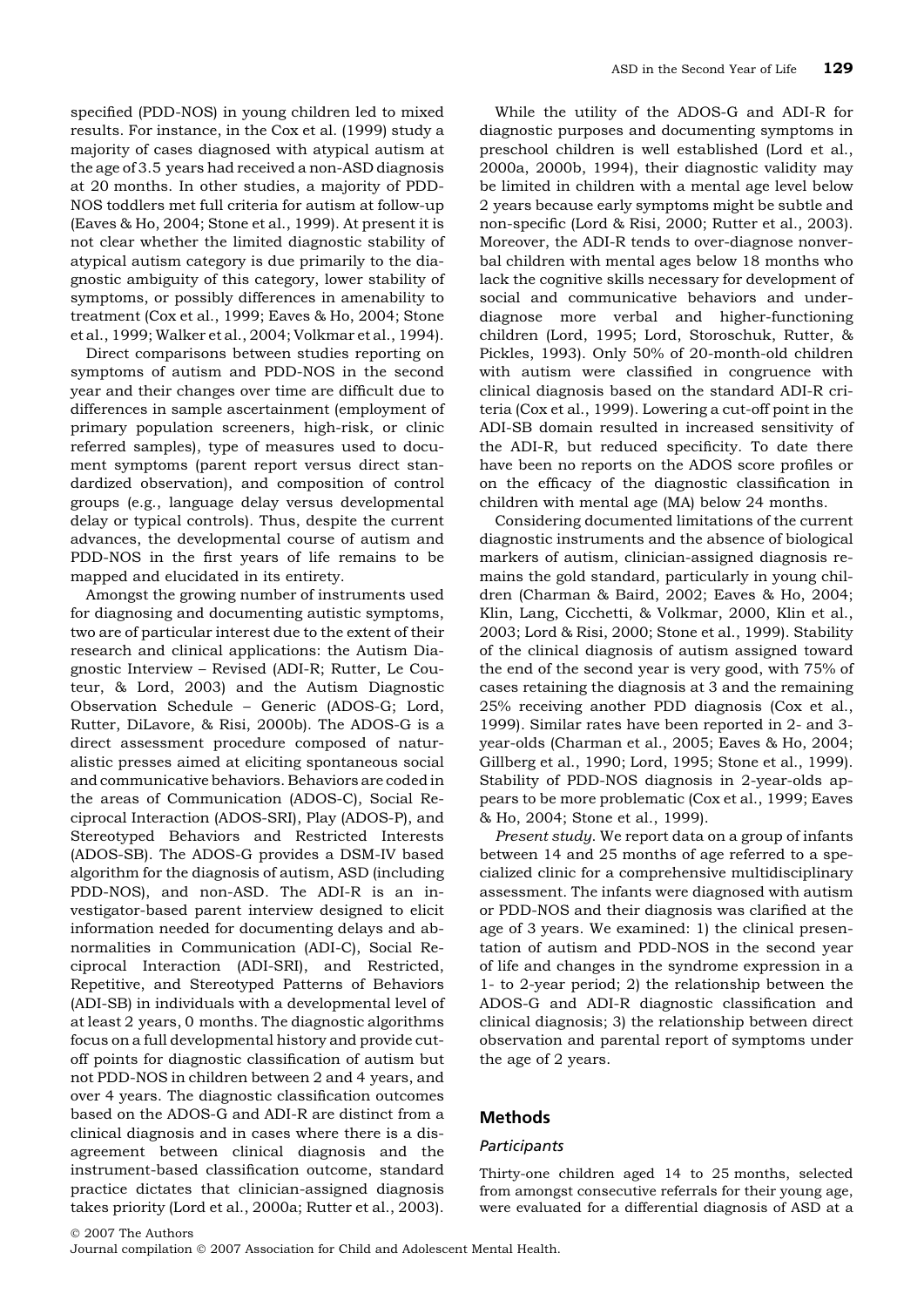specialized clinic. None of the infants carried an ASD diagnosis at the Time 1 assessment. The best-estimate clinical diagnosis at both times was assigned by a highly experienced clinical team consisting of a psychologist, psychiatrist, and speech-language pathologist based on medical and developmental history review, clinical observation, and review of test results. The diagnosis of autism was based on the DSM-IV criteria modified for children under the age of 3 (see Chawarska & Volkmar, 2005 for review) with emphasis on the absence of early-emerging dyadic and triadic interaction skills and limited nonverbal communication skills, with a lesser emphasis on the presence of stereotypic behaviors. PDD-NOS diagnosis was assigned in cases where social deficits appeared milder, and children displayed some emerging nonverbal communication skills and had fewer unusual sensory interests and motor mannerisms. In rare cases of disagreement, the discrepancies were reexamined and a consensus diagnosis was given. All children came from middleclass Caucasian families and were similar in terms of birth order and newborn characteristics, developmental history, and age at which abnormalities were first noticed (see Table 1).

At Time 1, twenty-one children were given a diagnosis of autism (AUT), and six received a PDD-NOS diagnosis. The remaining four were diagnosed with developmental delay (DD). At Time 2 (on average, 15 months later) the children were reassessed with an identical battery. Stability of clinical autism diagnosis was high (90%; of the original 21, 19 retained their autism diagnosis and 2 met criteria for PDD-NOS) and all  $(N = 6)$  children diagnosed initially with PDD-NOS retained the diagnosis at follow-up. Three of four children initially diagnosed with DD remained so, while one was later diagnosed with PDD-NOS. This was a younger sibling of a child with PDD-NOS whose initially mildly delayed verbal and social skills acquired abnormal features at follow-up. The final diagnostic breakdown was: AUT  $(N = 19)$ , PDD-NOS  $(N = 9)$  and DD  $(N = 3)$ . The last

Table 1 Sample characteristics (Mean, SD): grouping based on clinical diagnostic classification at Time 2

| Characteristic                           | Autism<br>$(N = 19)$ | PDD-NOS<br>$(N = 9)$ |
|------------------------------------------|----------------------|----------------------|
| Age at Time 1 (months)                   | 21.6 (3.2)           | 21.6 (2.5)           |
| Age at Time 2 (months)                   | 34.8(3.9)            | 38.1(8.3)            |
| Male $(\% )$                             | 56                   | 100                  |
| Firstborn (%)                            | 47                   | 63                   |
| Birth weight (g)                         | 3265 (439)           | 3266 (842)           |
| Gestational age (wks)                    | 38.8(1.8)            | 39.3(1.8)            |
| Maternal age (yrs)                       | 35(2.4)              | 32(3.7)              |
| Age of concern                           | 11.6(5.6)            | 12.6(2.5)            |
| First concern < $12$ month $\frac{1}{2}$ | 47                   | 25                   |
| Developmental milestones (mo):           |                      |                      |
| Sitting                                  | 6.8(1.5)             | 7.1(1.8)             |
| Walking                                  | 14.1 (2.5)           | 13.1(1.5)            |
| Words                                    | 17.3 (10)            | 16.4(5.1)            |
| Mullen $T$ score Time 1                  |                      |                      |
| Verbal                                   | 28 (11)              | 30 (8)               |
| Nonverbal                                | 38 (10)              | 45 (6)               |
| Mullen T score Time 2                    |                      |                      |
| Verbal                                   | 36 (13)              | 46 (9)               |
| Nonverbal                                | 33 (12)              | 46 (9)               |

group was excluded from the subsequent analysis due to insufficient N. While the Time 2 clinical diagnosis was not independent of Time 1, the five experienced clinicians on the staff rotated such that typically only one member of the initial team participated in the second assessment. Informed consent was obtained from all parents and the study was conducted in accordance with the Human Investigation Committee of the Yale University School of Medicine.

#### Procedure

Assessment procedures. Developmental level was assessed at both time points with the Mullen Scales of Early Learning (Mullen, 1995), a measure of early development providing T scores in five domains: Gross Motor (GM), Fine Motor (FM), Visual Reception (VR), Receptive Language (RL), and Expressive Language (EL). The T scores in the VR and FM as well as RL and EL domains were averaged to create individual nonverbal and verbal composite scores, respectively. Spontaneous social interaction, play, and communication were assessed directly with the ADOS-G. At Time 1, ADOS-G Module 1, which was designed for pre-verbal individuals and those using single words or simple phrases, was used. At Time 2, all children were reassessed with Module 1. Due to progress in speech development, six children (2 AUT and 4 PDD-NOS) were also administered Module 2, designed for individuals with phrase speech but with an expressive language level of below 4 years. Mothers were interviewed with the Autism Diagnostic Interview-R (Lord et al., 1994) on the first day of the assessment by an interviewer blind to the child's diagnostic and developmental status. In one case no interview was conducted due to time constraints. The ADI-R diagnostic classification was based on the diagnostic algorithm for children aged 2 years 0 months to 3 years, 11 months (Rutter et al., 2003). We report ADI-R data at Time 1 only, as data collection on this sample continues and the ADI-R will be administered at the age of 5. All interviewers and examiners had previously established reliability.

#### **Results**

Verbal and nonverbal functioning. At Time 1, both the AUT and PDD-NOS groups showed comparable verbal and nonverbal  $T$  scores, but their nonverbal scores exceeded their language scores,  $F(1, 26) =$ 31.69,  $p < .001$  (see Table 1). At Time 2, there was no significant difference between the scales, but the PDD-NOS group had higher T scores in both verbal and nonverbal domains,  $F(1, 26) = 6.33, p < .02$ . Analysis of the within-group differences over time suggests that in the AUT group there was a marginally significant increase in verbal  $(t(36) = 1.93$ ,  $p < .061$ ) but not in nonverbal scores. A similar pattern was noted in the PDD-NOS group with a significant increase only in verbal  $(t/16) = 4.28$ ,  $p < 001$ ) T scores. To address the issue of individual changes of T scores, difference scores between Time 1 and 2 for verbal and nonverbal domains were

© 2007 The Authors Journal compilation © 2007 Association for Child and Adolescent Mental Health.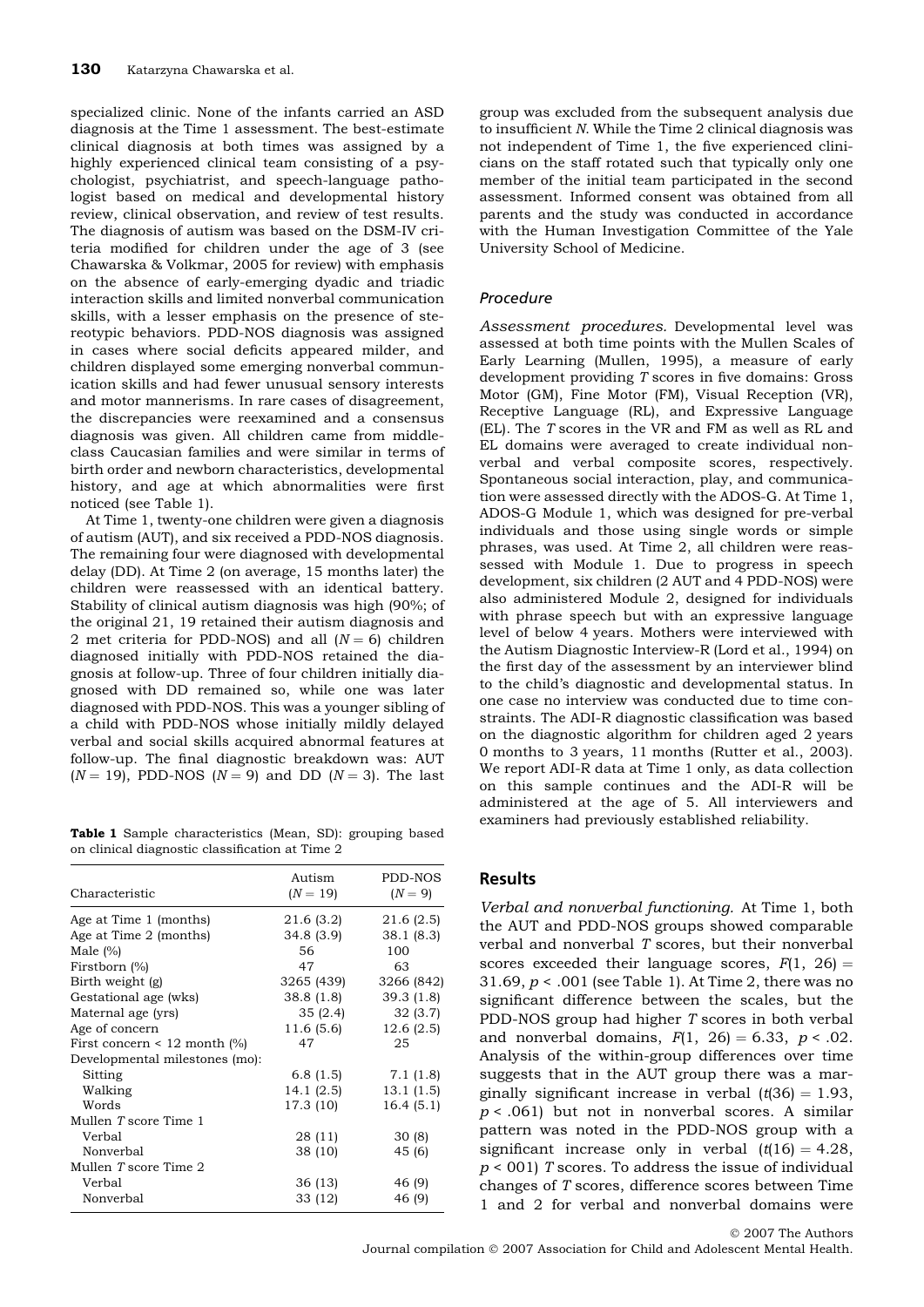computed. Children with AUT showed a marginally lower increase in verbal scores ( $M = 7.26$ ,  $SD = 14$ ), as compared to those with PDD-NOS  $(M = 16.33)$ ,  $SD = 8$ ,  $F = (1, 27)$ ,  $p < .08$ . There was no significant difference between the groups in the rate of nonverbal skills acquisition.

#### Syndrome expression in the second year and changes over time

To facilitate analysis of changes in syndrome expression over time we focused on the ADOS-G Module 1 results (see Lord et al., 2000a, 2000b). Behavioral responses were coded on a 0 to 3 scale, where  $0 = no$  evidence of abnormality,  $1 = mild$ abnormality;  $2 =$  definitive abnormality; and  $3 =$ severe abnormality or absence of the behavior in question (e.g., little or no reciprocal interaction). To enhance variability in the sample we retained this four-level system, rather than collapse levels 2 and 3 (Lord, personal communication). Scores greater than 3 signify lack of mastery of the skill in question and were converted to 0 in accordance with the ADOS-G manual, with one exception: item A1 (overall level of non-echoed language), where score 8, signifying lack of words or word approximations, was coded as 3 for the purpose of the item-by-item analysis only to facilitate comparison over time. A series of ANOVAs using the Proc Mixed SAS procedure was conducted for individual items with diagnosis and time as between- and within-group factors, respectively. A conservative alpha level of .002 was adopted to control for Type I error (Bonferroni correction). Higher alpha levels were reported but not interpreted. To determine which behaviors were most likely to be rated as highly pathological in infants below 25 months, we graphed percentages of children receiving scores of 2 or 3 on individual items (see Figure 1).

Communication Scale. As shown in Figure 1, relatively few Communication items were endorsed by clinicians as highly abnormal in the second year due to nonverbal status of the infants. However, a



Figure 1 Percentage of infants with autism and PDD-NOS receiving the most pathological scores on the ADOS-G Module 1 in the 2nd year of life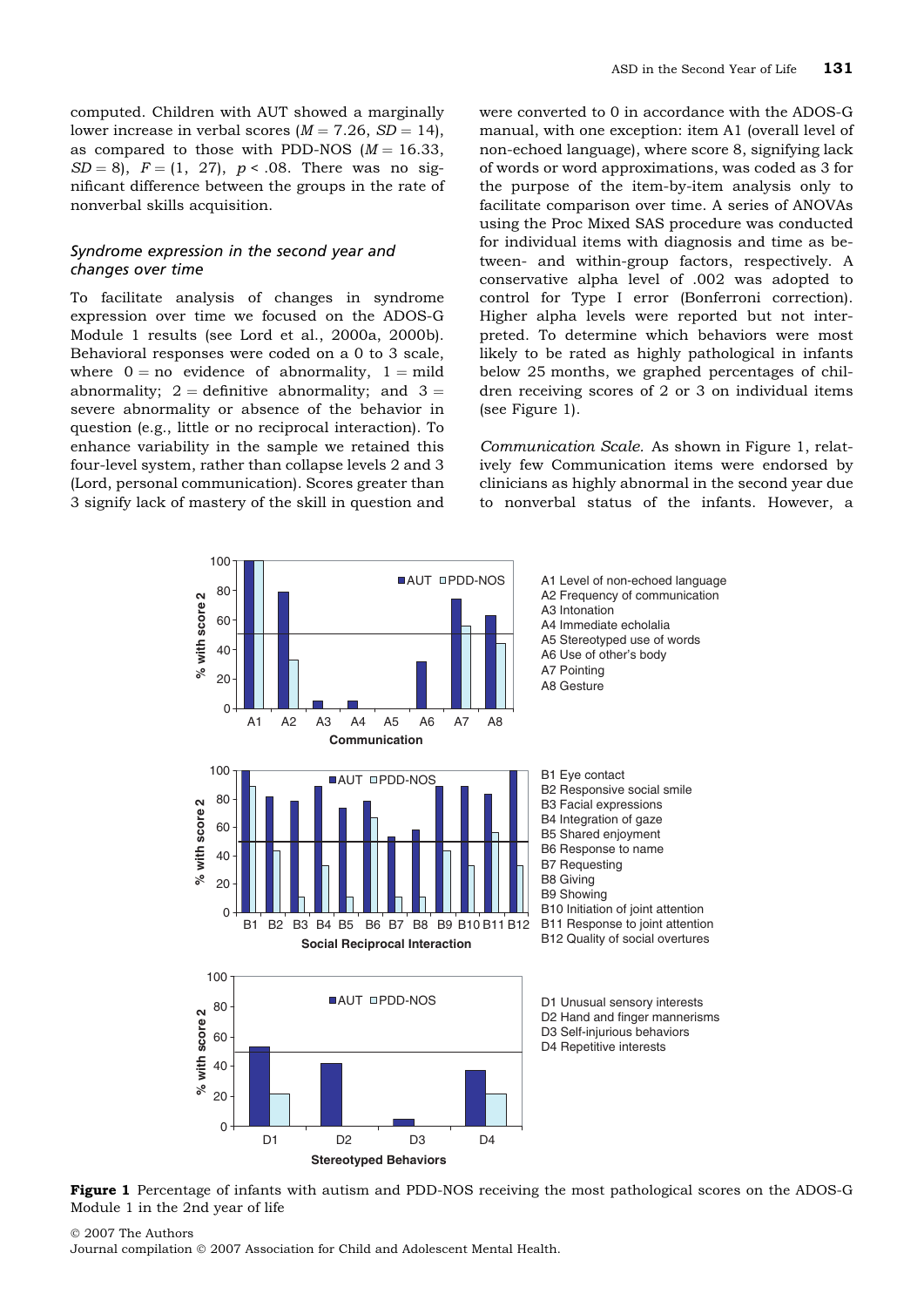majority of infants with AUT showed severe deficits in frequency of vocalizations directed to others and use of pointing and other communicative gestures. A majority of infants with PDD-NOS scored in the highly pathological range only on the pointing item. As indicated by a series of diagnosis  $\times$  time ANOVAs (see Table 2), the only item on the Communication scale that differentiated between the groups at both times was frequency of vocalizations directed to others. There were no significant diagnosis  $\times$  time interactions, suggesting relative stability of the between-group differences over time.

The pattern of symptom change in both groups indicated marked improvement of some and worsening of other aspects of communication. The level of language improved significantly in both groups, as did the frequency of communication directed to others, although the latter remained in the pathological range, especially in the autism group. However, as language began to emerge, so did the unusual linguistic features, including echolalia and abnormal pitch or intonation.

Social Reciprocal Interaction Scale. A large majority of AUT infants scored in a highly abnormal range on all Socialization items (Figure 1). Only two behaviors were less frequently rated as pathological: the ability to make requests and to give objects to others. Fewer items were endorsed as pathological in the PDD-NOS group; these included abnormal eye contact, abnormalities in responding to joint attention, and lack of response to name. The between-group differences were consistent at both time points, as indexed by the absence of significant time  $\times$  diagnosis interaction effects (see Table 3). The PDD-NOS group was more likely to display elementary dyadic interaction skills including social smiling, directing facial expressions at others, integrating gaze during social overtures, initiating joint attention, showing, and

sharing enjoyment. The overall quality of social interactions was judged by the examiners as more appropriate in the PDD-NOS than in the AUT group.

There were, however, very limited changes over time in the individual item scores. Significant improvement was noted in both groups in responsivity to bids for joint attention. At the Time 2 assessment, 16% in the AUT and 57% in the PDD-NOS group, respectively, were able to follow the gaze of the examiner, as compared with 0% in both groups at Time 1. There was also a significant diagnosis  $\times$  time interaction involving the show gesture (B9), suggesting improvement only in the PDD-NOS group.

Play and Stereotypic Behaviors Scales. Functional and symbolic play skills were rated by clinicians at Time 1 as highly abnormal in both groups and improved somewhat over time (see Table 4). The most frequently recorded in both groups were unusual sensory interests and repetitive behaviors, but not self-injurious or aggressive behaviors (Figure 1). Children with PDD-NOS had significantly fewer motor mannerisms as compared to the AUT group. Scores in the Stereotypic Behaviors domain were stable over time in both groups.

ADOS-G Diagnostic Algorithm Scores. Algorithm scores were computed based on Module 1 results. Scores of 3 were converted to 2 following the ADOS-G scoring procedures (see Figure 2). Verbal and nonverbal Mullen scores were included in the model as covariates in examining the between-group effects.

Children with AUT had significantly more pathological ADOS-G scores than the PDD-NOS group at both times in all domains but Play and Imagination. There was a significant drop over time of the algorithm scores in both groups in all domains except for the ADOS-SB domain. To examine the relationship

| Communication items                       | Diagnosis | Time 1     | Time 2        | Effect |      |
|-------------------------------------------|-----------|------------|---------------|--------|------|
|                                           |           |            |               | Diag.  | Time |
| A1 – Overall level of non-echoed language | Autism    | 2.0(0)     | .1.26(.87)    |        | .001 |
|                                           | PDD-NOS   | 2.0(0)     | .88(.78)      |        |      |
| A2 – Frequency of vocalization to others  | Autism    | 2.21 (.79) | 1.37(68)      | .001   | .001 |
|                                           | PDD-NOS   | 1.33(0.87) | .44(0.73)     |        |      |
| A3 – Intonation of vocalization           | Autism    | .10(0.46)  | .89(.94)      |        | .002 |
|                                           | PDD-NOS   | .11(0.33)  | .56(.53)      |        |      |
| A4 – Immediate echolalia                  | Autism    | .21(.71)   | .84(.76)      |        | .001 |
|                                           | PDD-NOS   | .11(0.33)  | .56(.53)      |        |      |
| A5 – Stereotyped/idiosyncratic words      | Autism    | 0(0)       | $.58$ $(.77)$ |        | .006 |
|                                           | PDD-NOS   | 0(0)       | .56(.53)      |        |      |
| A6 – Use of other's body to communicate   | Autism    | .74(.93)   | .58(.90)      |        |      |
|                                           | PDD-NOS   | .33(.50)   | .11(0.33)     |        |      |
| $A7 - Pointing$                           | Autism    | 2.37(0.89) | 1.84(1.21)    | .008   | .05  |
|                                           | PDD-NOS   | 1.77(1.30) | .89(.60)      |        |      |
| $A8 - Gestures$                           | Autism    | 1.63(68)   | 1.05(62)      | .009   | .008 |
|                                           | PDD-NOS   | 1(1.0)     | .44(0.73)     |        |      |

Table 2 Means (SD) of individual item scores for the ADOS-G Module 1 Communication Scale in the Autism and PDD-NOS groups

© 2007 The Authors Journal compilation © 2007 Association for Child and Adolescent Mental Health.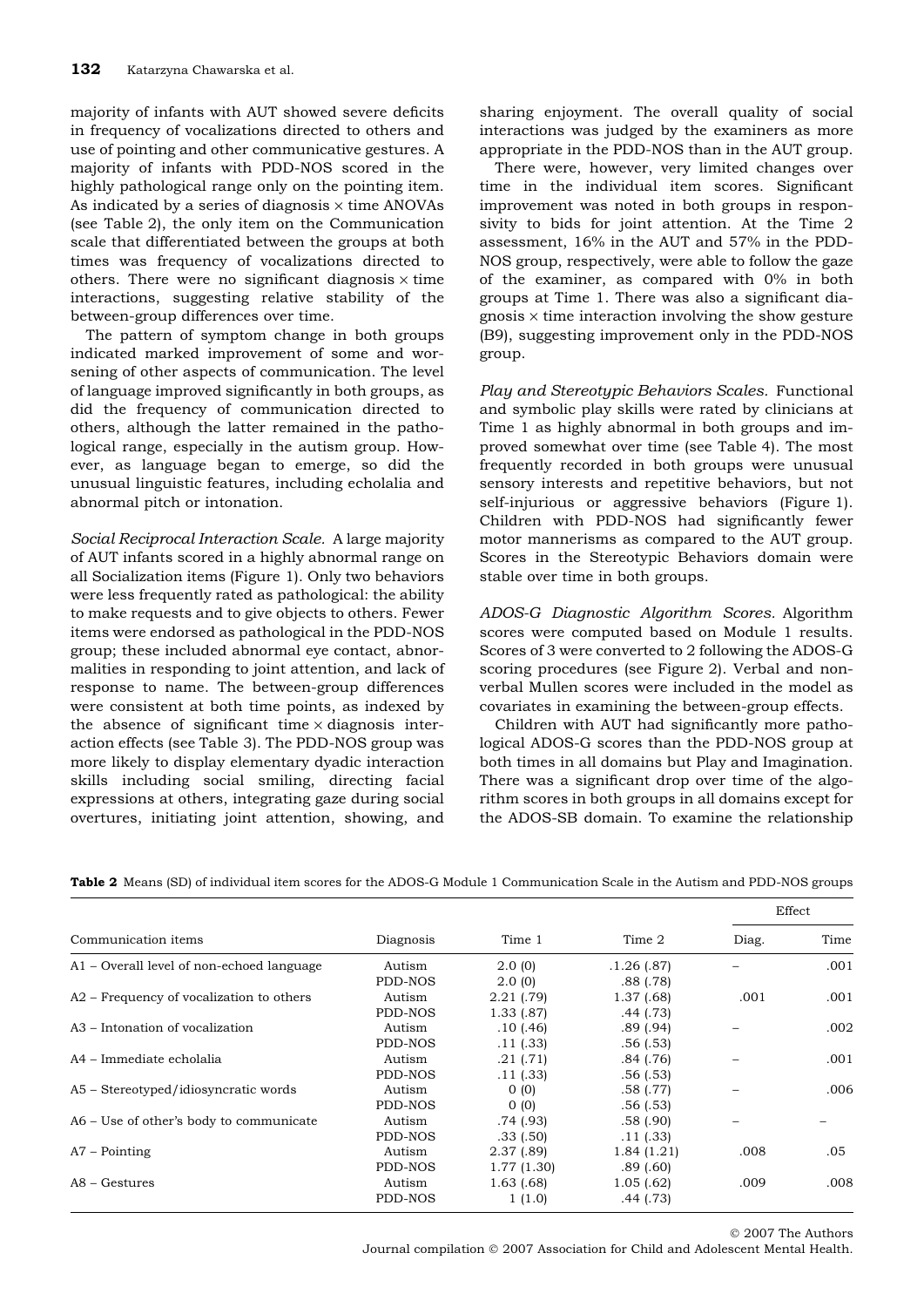Table 3 Means (SD) of individual item scores for the ADOS-G Module 1 Social Reciprocal Interaction Scale in the Autism and PDD-NOS groups

| Socialization items                              |                              | Time 1                                 | Time 2                             | Effect |                   |
|--------------------------------------------------|------------------------------|----------------------------------------|------------------------------------|--------|-------------------|
|                                                  | Diagnosis                    |                                        |                                    | Diag.  | Time              |
| B1 - Unusual eye contact                         | Autism                       | 2.00(0)                                | 2(0)                               | .05    |                   |
| B2 - Responsive social smile                     | PDD-NOS<br>Autism            | 1.77(0.67)<br>1.89(66)                 | 1.77 (.67)<br>1.56(.15)            | .001   |                   |
| B3 – Facial expressions directed to others       | PDD-NOS<br>Autism            | 1.33(71)<br>1.79(0.42)                 | .78(.67)<br>1.26(0.56)             | .001   |                   |
| B4 – Integration of gaze during social overtures | PDD-NOS<br>Autism            | .89(.61)<br>2.26(6.65)                 | 1(.50)<br>1.58(.84)                | .001   | .05               |
| B5 - Shared enjoyment in interaction             | PDD-NOS<br>Autism<br>PDD-NOS | 1.0(1.12)<br>1.68(0.58)                | $.67$ $(.70)$<br>$1.26$ (.73)      | .002   |                   |
| B6 – Response to name                            | Autism<br>PDD-NOS            | .78(.67)<br>2.00(67)                   | .67(1.0)<br>1.58(1.07)             | .03    | .02               |
| $B7 - Requesting$                                | Autism<br>PDD-NOS            | 1.44(0.88)<br>1.74(0.93)<br>.89(.93)   | $.78$ (.97)<br>.84(.69)            | .03    | .01               |
| $B8 - Giving$                                    | Autism<br>PDD-NOS            | 1.58(.51)<br>.89(.60)                  | .56(.53)<br>.95(.62)               | .006   | .006              |
| $B9 -$ Showing                                   | Autism                       | 1.89(0.31)                             | .56(.73)<br>1.73(0.45)             | .0001  | .002 <sup>1</sup> |
| B10 – Spontaneous initiation of joint attention  | PDD-NOS<br>Autism            | 1.22(0.83)<br>1.89(0.32)               | .56(.53)<br>1.53(0.70)             | .0001  | .04               |
| B11 – Response to joint attention                | PDD-NOS<br>Autism<br>PDD-NOS | .89(.93)<br>1.89(0.46)                 | .44(.53)<br>1.31(0.82)             | .003   | .0001             |
| B12 - Quality of social overtures                | Autism<br>PDD-NOS            | 1.56(0.53)<br>2.26(0.45)<br>1.33(0.87) | .44(.53)<br>1.89(0.81)<br>.89(.78) | .0001  | .04               |

<sup>1</sup>Significant diagnosis  $\times$  time interaction (see text).

Table 4 Means (SD) of individual item scores for the ADOS-G Module 1 Play and Stereotyped Behaviors Scales in the Autism and PDD-NOS groups

|                                                |                   | Diagnosis<br>Time 1       | Time 2                  | Effect |       |
|------------------------------------------------|-------------------|---------------------------|-------------------------|--------|-------|
|                                                |                   |                           |                         | Diag.  | Time  |
| Play                                           |                   |                           |                         |        |       |
| $C1$ – Functional play with objects            | Autism<br>PDD-NOS | $2.00$ (.74)<br>1.22(.97) | .89(.94)<br>.56(0.73)   | .02    | .002  |
| $C2$ – Imagination                             | Autism<br>PDD-NOS | 2.73 (.56)<br>2.33(1.0)   | 1.79 (.85)<br>1.22(.97) |        | .0001 |
| Repetitive behaviors                           |                   |                           |                         |        |       |
| D1 – Unusual sensory interest in play material | Autism<br>PDD-NOS | 1.47(61)<br>$1.0$ (.70)   | 1.58(.50)<br>.77(0.83)  | .003   |       |
| $D2$ – Hand, finger, and other mannerisms      | Autism<br>PDD-NOS | 1.05(0.91)<br>.11(0.33)   | 1.0(0.88)<br>.22(.44)   | .002   |       |
| D3 - Self-injurious behavior                   | Autism<br>PDD-NOS | .21(.53)<br>.11(0.33)     | .05(0.22)<br>0(0)       |        |       |
| D4 – Unusually repetitive interest/behavior    | Autism<br>PDD-NOS | 1.21(0.85)<br>.78(0.83)   | 1.32(1.1)<br>.55(.73)   | .02    |       |

between verbal and nonverbal skill acquisition and changes in the ADOS scores, we compared difference scores across subscales of the Mullen and the ADOS. Increase in verbal  $T$  scores was associated with a drop of ADOS-SRI  $(r = -.45, p < .01)$ , ADOS-SB  $(r =$  $-0.46$ ,  $p < 0.02$ ) and ADOS-P ( $r = -.50$ ,  $p < 0.01$ ) scores. Similarly, gains in the nonverbal domain were associated with a drop in the ADOS-C  $(r = -.41, ...)$  $p < .05$ ) and ADOS-P ( $r = -.50, p < .01$ ), and marginally ADOS-SB  $(r = -.37, p < .06)$  and ADOS-SRI  $(r = -.37, p < .054)$  scores.

#### ADOS-G and ADI-R diagnostic classification

At Time 1, in all but one (95%) case there was an agreement between the ADOS-G Module 1 diagnostic classification outcomes and clinician-assigned diagnosis of autism. However, only 33% of PDD-NOS children received a classification congruent with their clinical diagnosis. At Time 2, the diagnostic classification based on either Module 1 or Module 2 resulted in agreement in 15 (79%) cases of autism, but only 33% of PDD-NOS.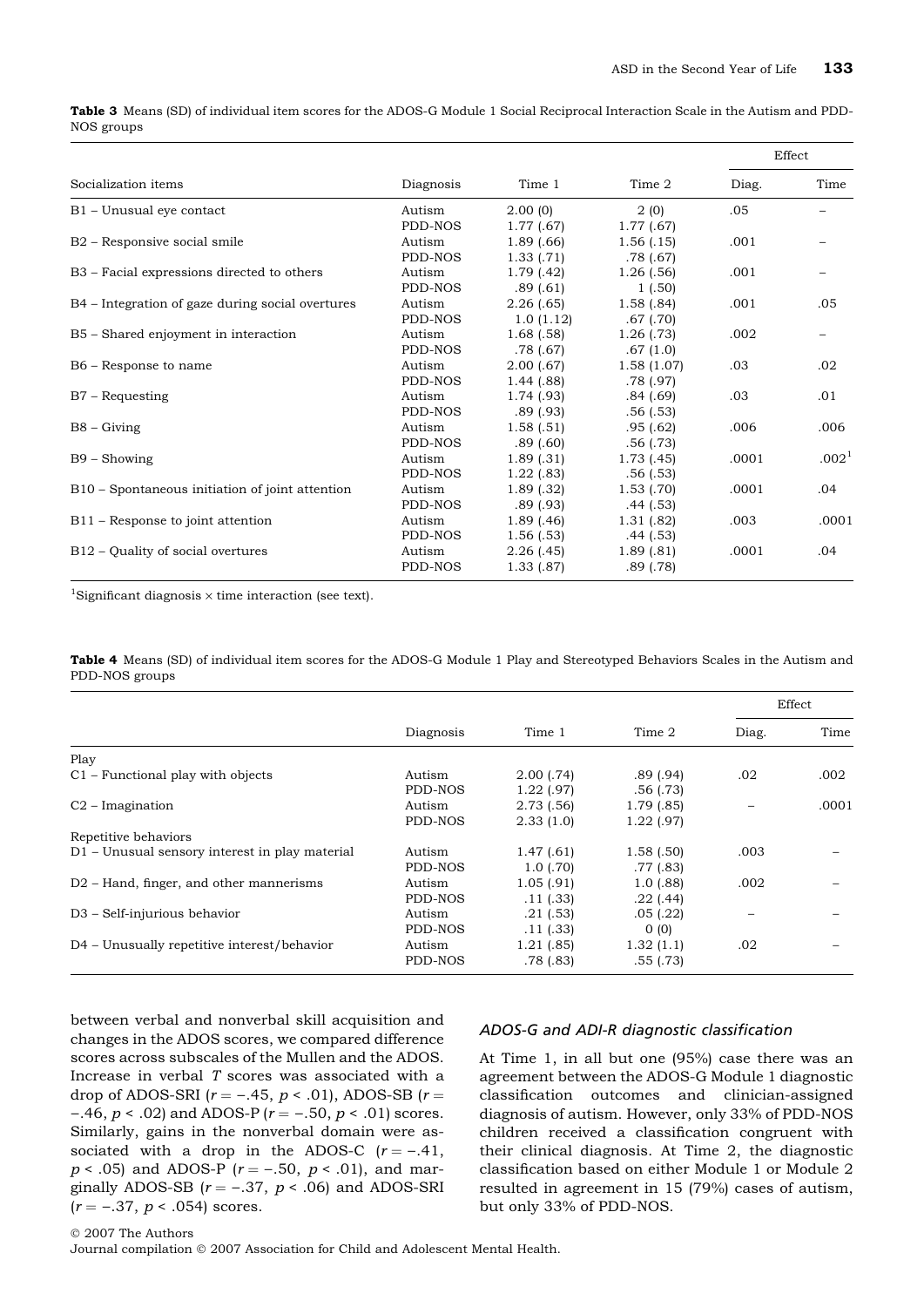**ADOS Communication Scores** 



Figure 2 Mean (std. error) of ADOS-G Module 1 domain scores in autism and PDD-NOS groups at Times 1 & 2

To assess the relationship between the outcome of the ADOS classification and verbal and nonverbal developmental levels, we compared those with perfect agreement between ADOS and clinical diagnosis  $(N = 39)$ , cases where the ADOS-G based classification suggested a lesser diagnosis (i.e., under-diagnose AUT as PDD-NOS, or PDD-NOS as Non-PDD)  $(N = 11)$  and those who, based on the ADOS-G, were classified with a more severe disorder (i.e., overdiagnose PDD-NOS as AUT)  $(N = 6)$ . Agreement  $\times$  time ANOVAs on verbal and nonverbal  $T$ scores indicated that regardless of the time of visit, the under-diagnosed cases had higher verbal,  $F(1)$ ,  $53$ ) = 12.37, p < .001, and nonverbal,  $F(1, 53)$  = 7.84,  $p < .01$ , skills than those classified in concordance with clinical diagnosis. There were no differences in verbal and nonverbal scores in the cases over-diagnosed as autistic.

At Time 1, only 48% of autism cases were classified as such by the ADI-R; 88% of children with PDD-NOS fell into the non-autistic ADI-R classification. There were no systematic differences in verbal and nonverbal functioning in children whose clinical diagnosis diverged from diagnostic assignment based on the ADI-R. Lowering the criteria for classification by dropping the ADI Repetitive Behaviors score resulted in a correct classification of 78% of AUT cases, with a slight increase in the likelihood of over-inclusion of PDD-NOS cases into the autism

category from 12% to 38%. Mean scores (SD) for AUT and PDD-NOS groups, respectively, were: Social Interaction: 16.6 (5.8) and 11.1 (6.9), Nonverbal Communication: 10.4 (2.2) and 7.1 (4.2), and Stereotyped Behaviors: 3.6 (2.4) and 2.5 (1.7). A betweengroup ANOVA indicated significantly higher scores for the AUT group in Social Interaction  $(F(1, 26))$ 4.55,  $p < .05$ ) and Nonverbal Communication ( $F(1)$ ,  $(26) = 6.69$ ,  $p < .02$ ) domains only.

**ADOS-G Social Interaction Scores** 

Comparison between concurrent parental report and clinical observation. The overlap in the ADOS-G and ADI-R diagnostic classification of autism was low when classification was based on all three domains of the ADI-R (36%), but it increased to 73% when only the ADI-C and ADI-SRI criteria were considered. There were moderate correlations between the algorithm scores based on parental report and clinician's impression in Communication  $(r =$ .49,  $p < .01$ ) and Social Reciprocal Interaction ( $r =$ .46,  $p < .02$ ), but not in the Stereotyped Behaviors domains ( $r = .27$ ,  $p < .17$ ). However, the algorithm item overlap between the two instruments was not perfect, which might have contributed to the modest correlations. We isolated and compared ten items that were very similar in both instruments. A series of repeated measures ANOVAs with clinical diagnosis and birth order as between-group factors on the pairs of corresponding items suggest that after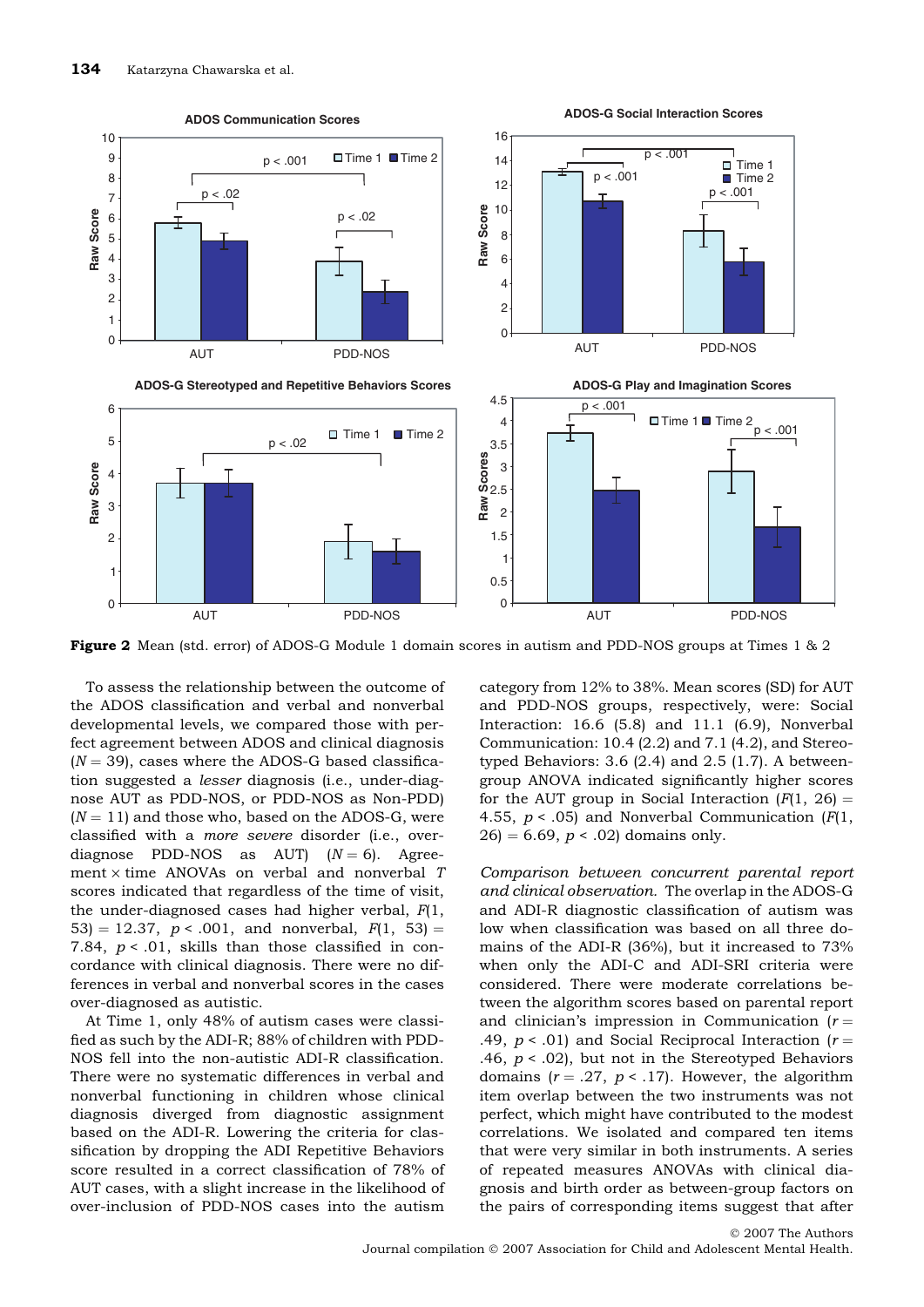the effects of degree of impairment (diagnosis) and parental expertise (birth order) were accounted for, parents still rated as more typical nonverbal behaviors used to regulate social interactions including eye contact  $(F(1, 23) = 12.68, p < .002)$ , social smiling  $(F(1, 23) = 5.94, p < .05)$ , and facial expressions  $(F(1, 23) = 6.91, p < .02)$  than did the clinicians. They also reported fewer unusual preoccupations  $(F(1, 23) = 7.15, p < .02)$  and slightly better pointing  $(F(1, 23) = 3.61, p < .067)$ . Corresponding items on the Communication scales were rated similarly on both instruments, in particular, use of other's body to communicate and other gestures. There was also little discrepancy in relation to motor mannerisms, which were in general infrequent, and presence of unusual sensory interests, which in turn, were most prevalent in this sample.

#### **Discussion**

Early diagnosis. Consistent with other reports (Cox et al., 1999), short-term stability of the autism diagnosis assigned in the second year was high. All infants diagnosed with ASD retained the diagnosis at the age of 3, with the autism diagnosis stability reaching 90%; improvements in two cases warranted a change to a PDD-NOS diagnosis. Unlike in other studies, we also documented a very high short-term stability of the PDD-NOS diagnosis and a consistent pattern of differences between classic autism and its apparently lesser variant, PDD-NOS.

Symptoms of autism and PDD-NOS in the second year. Several behaviors captured by the ADOS-G were endorsed as highly pathological in all nonverbal infants with ASD: 1) limited response to name, 2) poor eye contact, 3) limited response to joint attention bids, 4) lack of pointing, and 5) delays in functional and symbolic play. However, differences between autism and PDD-NOS at both time points were pronounced and stable.

A majority of infants with autism did not direct their vocalizations (e.g., grunts) to others, nor did they compensate for lack of speech with gaze as well as conventional, physical, or depictive gestures. While experiencing some emotions, they typically did not share them with others. They were unlikely to monitor behaviors of others, follow nonverbal cues for their attention, or respond when their name was called. Play with objects was primarily exploratory and interest in details of objects and their sensory characteristics was frequent. Motor mannerisms such as jumping, hand-flapping, or toe-walking were occasionally observed. Self-injurious behaviors were absent in most cases.

In comparison to autism, children with PDD-NOS, while socially impaired, were more likely to engage in dyadic exchanges and show emerging intentional communication skills (Bates, 1979). They directed vocalizations and facial expressions toward others, smiled socially, and shared enjoyment more frequently. Although their eye contact in general was abnormal, they integrated gaze into social overtures more frequently. Despite lack of language, they were more likely to engage in spontaneous initiation of joint attention and showing. While present, unusual sensory interests and motor mannerisms were less frequent than in the autism group.

While a previous study based on parent interview reported that differences between autism and PDD-NOS in the second year might be restricted to lack of pointing (Cox et al., 1999), direct observation suggests that, like older children (Walker et al., 2004) on the autism spectrum, infants and toddlers with autism and PDD-NOS show differences that are extensive, relatively stable, and could not be attributed to disparities in the levels of verbal and nonverbal functioning in the second year. In both groups symptoms were expressed in the context of severely delayed verbal and moderately affected nonverbal skills. However, those diagnosed with PDD-NOS tended to have a better developmental outcome at the age of 3 in verbal and nonverbal domains and showed a more rapid rate of verbal skills acquisition. These findings are consistent with reports suggesting that greater attunement to the social world expressed through emerging joint attention and communication skills predicts greater gain in language acquisition in young children with social disabilities (Bono et al., 2004; Mundy, Sigman, & Kasari, 1994; Siller & Sigman, 2002). Moreover, the advantage over autism in cognitive and communicative skills reported in older children with PDD-NOS (e.g., Cohen et al., 1986; Walker et al., 2004) begins to emerge already in the third year of life. More rapid acquisition of verbal and nonverbal skills in the entire sample was associated with a decline in the level of stereotyped behaviors and severity of social and communication symptoms, as well as an increase in the level of play skills over time. While in the present study the direction of this influence is difficult to determine, the relationship between changes in severity of the autistic symptoms and verbal and nonverbal functioning is likely to be complex and moderated by intervention efforts.

Changes in the syndrome expression between the 2nd and 3rd years. Changes in symptoms were limited and their pattern was similar in both diagnostic groups. While the overall level of language improved over time, it acquired atypical features such as echolalia and unusual intonation. Emergence of speech was not accompanied by more frequent and spontaneous use of pointing and only a marginal increase in the use of other communicative gestures, which might suggest dissociation between verbal and nonverbal modes of communication in ASD, a finding previously highlighted in preschool-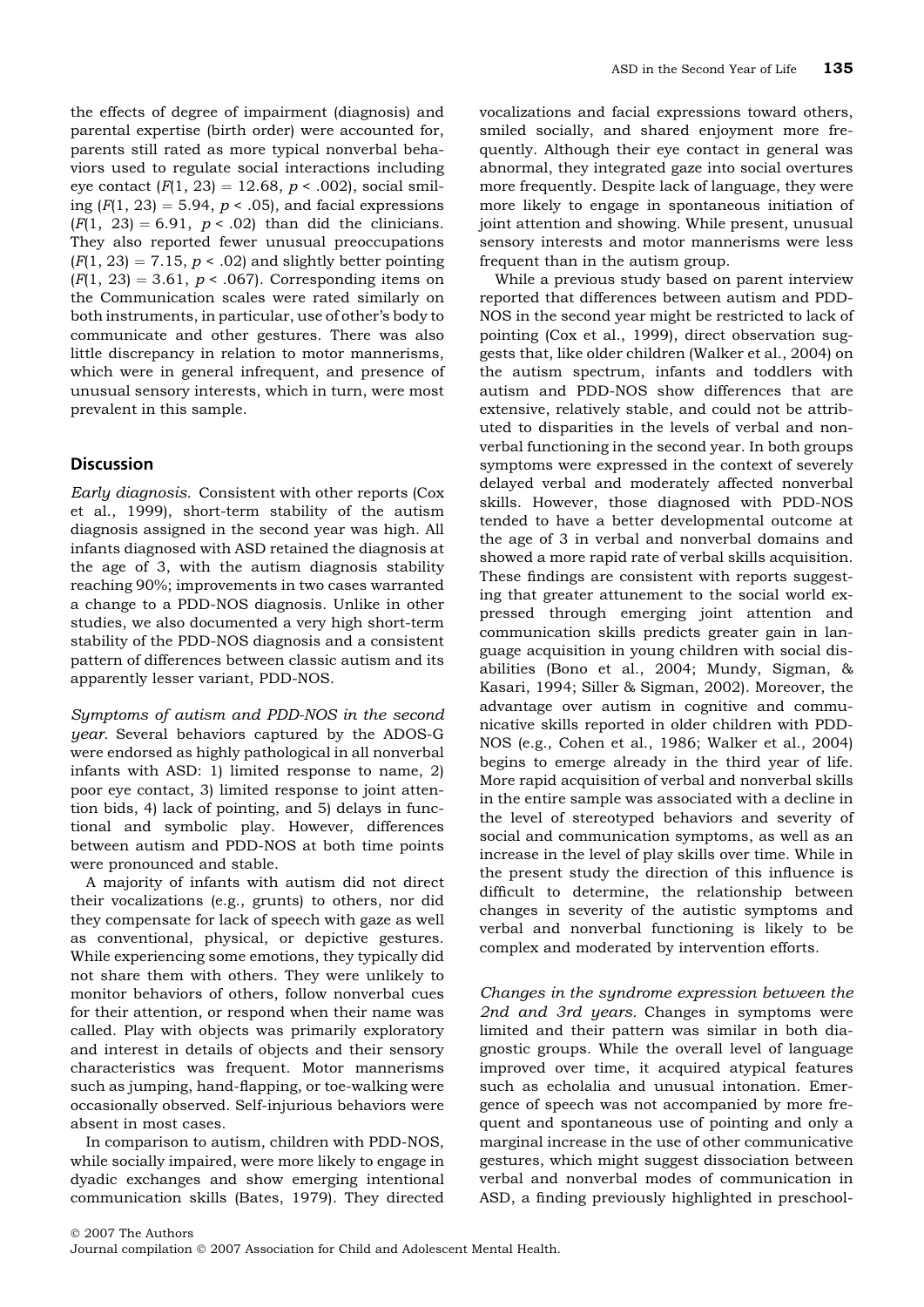ers (Carpenter, Pennington, & Rogers, 2002). Interestingly, there was a significant increase in responsivitiy to bids for joint attention in both groups; however, it was not accompanied by the acquisition of the ability to initiate joint attention, as seen in typically and developmentally delayed children. It is not clear whether the emergence of responsivity to bids for attention reflects understanding of the attentional significance of gaze and distal gestures, or is indicative of an instrumental response acquired in the course of treatment.

The other key symptoms remained stable and included: very limited or absent coordination if social-communicative behaviors, eye contact, initiation of joint attention, inability to direct facial expressions to others, and limited response to name. Consistent with a recent report by Charman and colleagues (2005), we did not observe an increase in repetitive behaviors and restricted interests between the 2nd and 3rd years of life. An increase in the frequency and range of these behaviors has not been typically reported until the age of 4 (Charman et al., 2005; Lord, 1995).

Utility of the ADOS-G and ADI-R for early diagnosis. The ADOS-G was highly sensitive in classifying autism in the second and third years of life. However, specificity of the autism classification was poor, as almost half of PDD-NOS cases were over-diagnosed as autistic and 22% under-diagnosed as non-ASD, which undermines the idea of differentiating subtypes of ASD based on the existing cut-off scores. Within the ASD spectrum, the ADOS-G tended to under-diagnose children with higher verbal and nonverbal skills. Other reports (Chawarska et al., submitted) suggest that when a range of developmental disabilities is considered, the ADOS-G also tends to over-include severely delayed toddlers in the autism category. Consistent with concerns regarding the validity of the ADI-R diagnostic classification in children with a mental age below 2 years (Cox et al., 1999; Lord, 1995; Rutter et al., 2003), its agreement with the clinical diagnosis was poor. The agreement increased considerably when only ADI-C and ADI-SRI criteria were considered. The latter, however, led to over-inclusion of PDD-NOS cases in the autism category. Unlike the ADOS-G, the ADI-R does not systematically under- or over-classify infants with specific verbal and nonverbal levels. These findings suggest that further examination of the cut-off points of the ADI-R and the ADOS might be warranted to modify these diagnostic instruments for use in younger children (e.g., Cox et al., 1999; Gotham, Risi, & Lord, 2005).

Comparison of concurrent clinical observation and parent report. Very few studies to date directly compared the results of diagnostic classification based on the ADOS-G and ADI-R. In school-age children the correlation between algorithm scores

was reported to be moderate and percent agreement after correcting for chance (kappa) was low (de Bildt et al., 2004). This might have resulted from the fact that in school-age children current behaviors (ADOS-G) are usually compared with past behaviors as measured by the ADI-R. Our study afforded a direct comparison between concurrent parental and clinician ratings, revealing, however, very limited overlap. A comparison of the corresponding items on both instruments suggests that while parental ratings were in general congruent on items pertaining to use of 'hand-overhand', and communicative gestures, parents reported fewer abnormalities in dyadic social skills, such as eye contact, social smiling, and directing facial expressions to others. Parents were also less likely to endorse the presence of unusual preoccupations. These effects extended beyond the influence of the child's level of social-communicative impairment and parental expertise in child development as captured by the child's birth order. While it is plausible that parents might have more opportunities to elicit and observe certain behaviors (e.g., social smile), they may also have difficulties in judging the typicality of such behaviors (e.g., discriminate between a smile elicited by touching or anticipatory routine versus a purely affiliative behavior). Along with other studies (Baird et al., 2000; Stone, Hoffman, Lewis, & Ousley, 1994), the present findings suggest important limitations of parent reporting on key autismrelated behaviors in infants. Parents might be more likely to focus on the presence of abnormal behaviors (which are less frequent at this age) or lack of speech, which is non-specific to ASD, but be less sensitized to more subtle impairments in critical areas of social dyadic interaction. It might be necessary to address empirically the reliability of parental reporting on specific classes of infant social and communicative behaviors relevant to the diagnosis of developmental disorders. This line of research would have great practical significance for designing valid and reliable screening questionnaires and diagnostic interviews.

Limitations. Current data do not answer the question of the sensitivity and specificity of the diagnostic classification and specific symptoms in infants with ASD due to lack of non-ASD comparison groups. The purpose of this paper, however, was to highlight the behavioral presentation of a relatively large and very young sample with autism and PDD-NOS, as well as to document changes that occur within the one- to two-year period. Also, clinical diagnosis at follow-up was not fully independent of the initial diagnosis; however, only one clinician participated in both assessments and a full consensus between all three participating clinicians was necessary for diagnostic assignment. Rates regarding the stability of the diagnosis are consistent with other reports.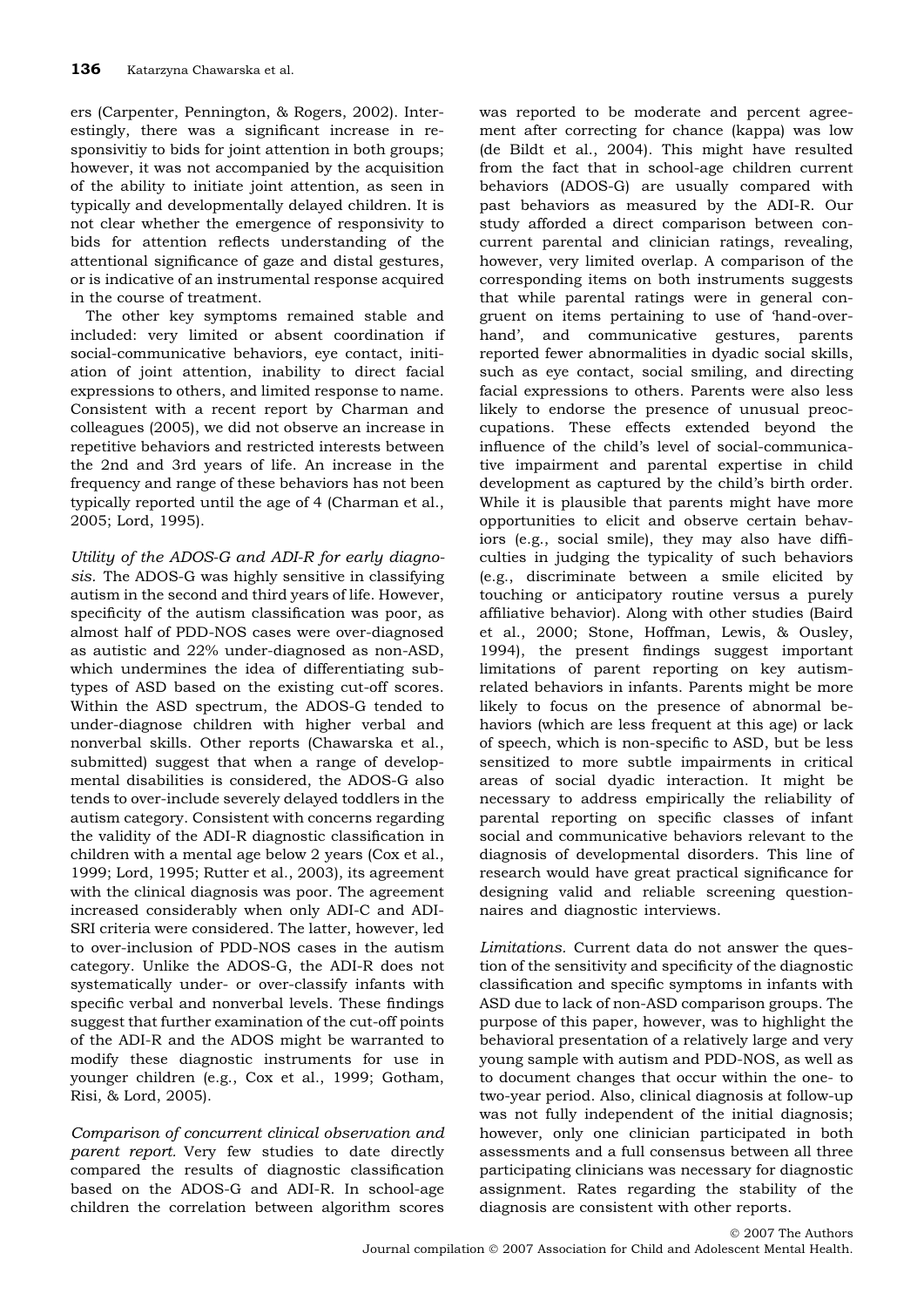Clinical significance. The study provides crucial information regarding the utility of the ADI-R and ADOS-G in diagnosing infants with autism and PDD-NOS. While there is some divergence between clinical diagnosis and ADOS-G classification, the ADOS-G is a more sensitive measure than the ADI-R in this age group. The report identifies specific behaviors that are highly abnormal in a majority of infants with ASD; it also provides information regarding behaviors that are likely to differentiate infants with classic autism from those with PDD-NOS. It maps changes in behavioral symptoms, linking them to verbal and nonverbal developmental gains, and provides information regarding both advantages and limitations of parental reporting on social-communicative deficits in infants.

## Acknowledgements

This study was supported by the NAAR grants and NIMH STAART Grant # U54 MH66494 awarded to Fred Volkmar, Katarzyna Chawarska, Ami Klin, and Rhea Paul. Selected results of this study were presented at the Autism-Europe Conference, Lisbon, 2003 and START/CPEA Network Meeting, Washington, 2004. We would like to thank the children and their parents who participated in the study.

### Correspondence to

Katarzyna Chawarska, Yale Child Study Center, 40 Temple Street, Suite 7I, New Haven, CT 06511, USA; Tel. 203 764-5931; Fax: 203 737-4197; Email: Katarzyna.Chawarska@Yale.edu

# References

- Baird, G., Charman, T., Baron-Cohen, S., Cox, A., Swettenham, J., Wheelwright, S., & Drew, A. (2000). A screening instrument for autism at 18 months of age: A 6-year follow-up study. Journal of the American Academy of Child and Adolescent Psychiatry, 39, 694–702.
- Bates, E. (1979). The emergence of symbols: Cognition and communication in infancy. New York: Academic Press.
- Bono, M.A., Daley, T., & Sigman, M. (2004). Relations among joint attention, amount of intervention and language gain in autism. Journal of Autism and Developmental Disorders, 34, 495–505.
- Carpenter, M., Pennington, B.E., & Rogers, S.J. (2002). Interrelations among social-cognitive skills in young children with autism. Journal of Autism and Developmental Disorders, 32, 91–106.
- Chakrabarti, S., & Fombonne, E. (2001). Pervasive developmental disorders in preschool children. Journal of the American Medical Association, 285, 3093– 3099.
- Chakrabarti, S., & Fombonne, E. (2005). Pervasive developmental disorders in preschool children: Con-

firmation of high prevalence. American Journal of Psychiatry, 126, 1133–1141.

- Charman, T., & Baird, G. (2002). Practitioner review: Diagnosis of autism spectrum disorder in 2- and 3 year-old children. Journal of Child Psychology and Psychiatry, 43, 289–305.
- Charman, T., Swettenham, J., Baron-Cohen, S., Cox, A., Baird, G., & Drew, A. (1997). Infants with autism: An investigation of empathy, pretend play, joint attention, and imitation. Developmental Psychology, 33, 781–789.
- Charman, T., Taylor, E., Drew, A., Cockerill, H., Brown, J.A., & Baird, G. (2005). Outcome at 7 years of children diagnosed with autism at age 2: Predictive validity of assessments conducted at 2 and 3 years of age and pattern of symptom change over time. Journal of Child Psychology and Psychiatry, 46, 500–513.
- Chawarska, K., Klin, A., Paul, R., & Volkmar, F. (submitted). Diagnostic and developmental profiles of 2-year-olds with autism spectrum disorders. Journal of Autism and Developmental Disorders.
- Chawarska, K., & Volkmar, F. (2005). Autism in infancy and early childhood. In F. Volkmar, A. Klin, & R. Paul (Eds.), Handbook of autism and pervasive developmental disorders (3rd edn). New York: John Wiley & Sons.
- Cohen, D., Paul, R., & Volkmar, F. (1986). Issues in the classification of pervasive and other developmental disorders: Toward DSM-IV. Journal of American Academy of Child Psychiatry, 25, 213–220.
- Cox, A., Klein, K., Charman, T., Baird, G., Baron-Cohen, S., Swettenham, J., Drew, A., & Wheelwright, S. (1999). Autism spectrum disorders at 20 and 42 months of age: Stability of clinical and ADI-R diagnosis. Journal of Child Psychology and Psychiatry, 40, 719–732.
- de Bildt, A., Sytema, S., Ketelaars, C., Kraijer, D., Mulder, E., Volkmar, F., & Minderaa, R. (2004). Interrelationship between Autism Diagnostic Observation Schedule–Generic (ADOS-G), Autism Diagnostic Interview–Revised (ADI-R), and the Diagnostic and Statistical Manual of Mental Disorders (DSM-IV-TR) classification in children and adolescents with mental retardation. Journal of Autism and Developmental Disorders, 34, 129–137.
- Eaves, L.C., & Ho, H.H. (2004). The very early identification of autism: Outcome to age 41/2–5. Journal of Autism and Developmental Disorders, 34, 367–378.
- Filipek, P.A., Accardo, P.J., Baranek, G.T., Cook, E.H., Dawson, G., Gordon, B., et al. (1999). The screening and diagnosis of autistic spectrum disorders. Journal of Autism and Developmental Disorders, 29, 439–484.
- Gillberg, C., Ehlers, S., Schaumann, H., Jakobsson, G., Dahlgren, S.O., Lindblom, R., BÂgenholm, A., Tjuus, T., & Blidner, E. (1990). Autism under age 3 years: A clinical study of 28 cases referred for autistic symptoms in infancy. Journal of Child Psychology and Psychiatry, 31, 921–934.
- Goldberg, W.A., Osann, K., Filipek, P.A., Laulhere, T., Jarvis, K., Modahl, C., Flodman, P., & Spence, M.A. (2003). Language and other regression: Assessment and timing. Journal of Autism and Developmental Disorders, 33, 607–616.